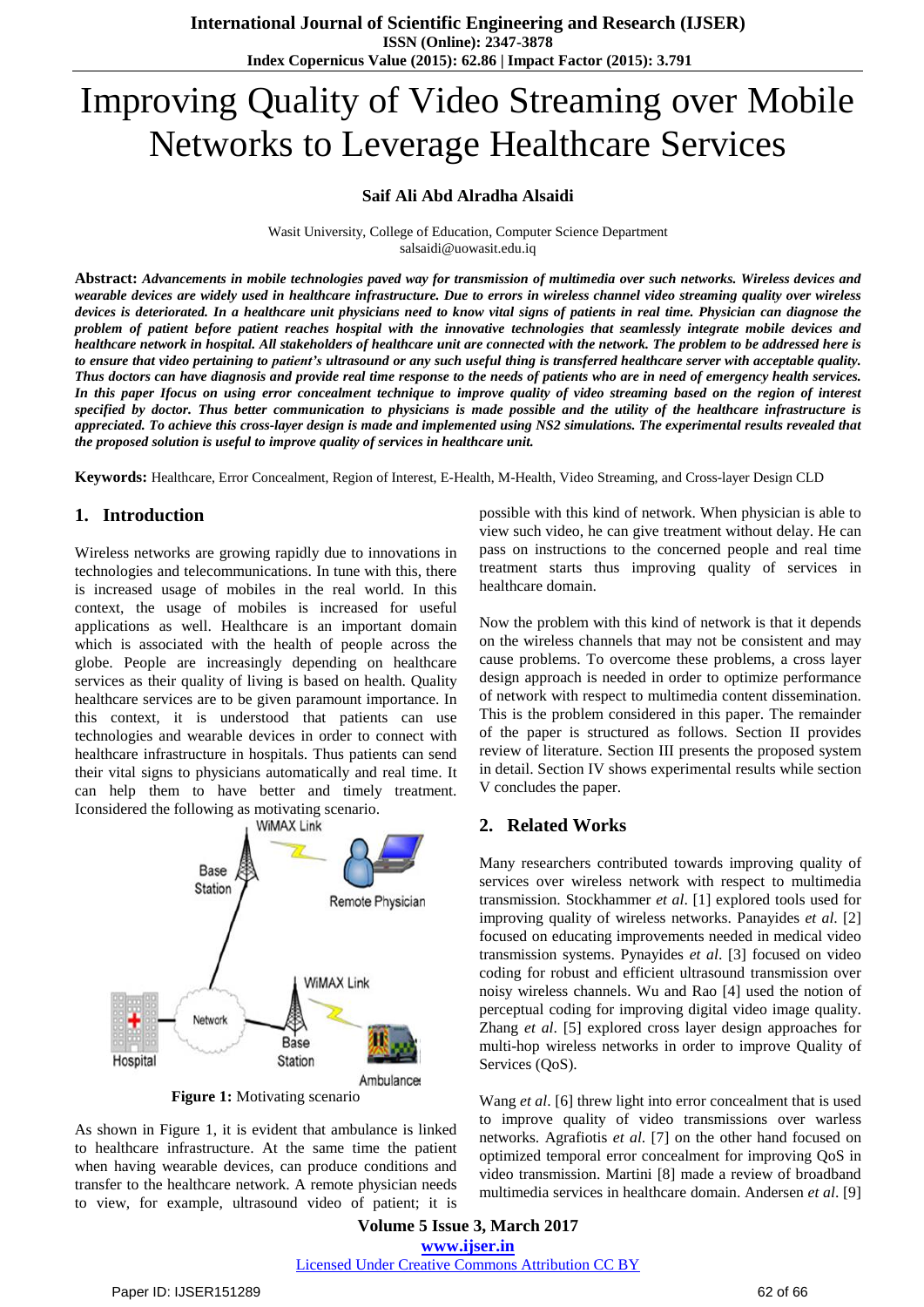focused on models pertaining to propagation measurements for performance improvement. Rajkumar and Latte [10] studied the need for Region of Interest (ROI) in video transmission for better rendering of video. Aegean *et al*. [11] focused on advanced coding for ROI. Chen and Chen [12] also focused on error concealment techniques. Khosla et la. [13] studied the need for having intelligent systems to support automatic body ROI for improved transmission of data. Panayides *et al*. [14] investigated the usage of 3G technology and recent developments in medical video transmission.

Other techniques came into existence of late include low complexity error concealment [15], error concealment of motion vectors that are lost [16], Macroblock ordering [17], WiMAX [18], and CLD for wireless sensor networks [19]. In this paper our focus is on optimization of MAC and physical layers as part of CLD in order to improve the quality of services in medical video transmission.

## **3. Proposed CLD Approach**

Iproposed an approach that makes use of MAC and physical layers in order to improve the quality of video transmission in wireless networks. This approach is used to know application layer needs and then optimize MAC and physical layers independently and then have combined optimization in order to have better quality of medical video transmission.



**Figure 2:** Proposed joint optimization of in CLD

As shown in Figure 2, it is evident that the PHY and MAC layers take QoS needs from application layers (1, 2). Then the corresponding optimizations are made for these two layers (3, 4). Afterwards joint optimizations takes place (5, 6, and 7). After performing joint optimization, the result of the optimizations is sent to both the layers (8, 9). The actual improvement are made in the joint optimizer include modulation, duplex mode, channel bandwidth, Tx power and CTS/RTS dynamics.

# **4. Experimental Results**

This section provides experimental results. The results of CLD proposed in this paper are observed in terms of delay, energy efficiency, packet delivery ratio and throughput. The environment used for experiments is as shown below.

**Table 1:** Shows NS2 environment used for experiments

|    | S.No Parameter Type     | <b>Parameter Value</b>   |
|----|-------------------------|--------------------------|
|    | Channel Type            | Wireless Channel         |
| 2  | Radio-Propagation       | Propagation/TwoRayGround |
| 3  | Network Interface       | WirelessPhy              |
| 4  | Interface Queue Type    | DropTail                 |
| 5  | Antenna Model           | OmniAntenna              |
| 6  | Interface Queue Length  | 50                       |
| 7  | <b>Routing Protocol</b> | DSR/AODV                 |
| 8  | <b>CTSThreshold</b>     | 2000                     |
| 9  | <b>RTSThreshold</b>     | 5000                     |
| 10 | basicRate               | 1M <sub>B</sub>          |
| 11 | dataRate                | 5MB                      |

**Table 2:** Delay performance comparison

| <b>Simulation Time</b> | Existing    | Proposed    |
|------------------------|-------------|-------------|
| 0                      | 0           | 0           |
| 5                      | $\bf{0}$    | 0           |
| 10                     | $\bf{0}$    | 0           |
| 15                     | 0           | 0           |
| 20                     | 0.055723446 | 0.052757646 |
| 25                     | 0.035017435 | 0.031017402 |
| 30                     | 0.029097512 | 0.026097544 |
| 35                     | 0.025965571 | 0.021965571 |
| 40                     | 0.023530958 | 0.020530958 |
| 45                     | 0.021938428 | 0.019938428 |
| 50                     | 0.020812441 | 0.018812441 |
| 55                     | 0.019977    | 0.016977    |
| 60                     | 0.019329289 | 0.016159289 |
| 65                     | 0.018814347 | 0.015814347 |
| 70                     | 0.018411068 | 0.015201068 |
| 75                     | 0.018046976 | 0.015016976 |
| 80                     | 0.017752636 | 0.014752636 |
| 85                     | 0.017502694 | 0.014252694 |
| 90                     | 0.017284326 | 0.014144326 |
| 95                     | 0.017095083 | 0.014035083 |

As shown in Table 2, it is evident that the delay performance of the proposed and existing systems is compared. The results revealed that the performance of proposed system is better than that of existing system.



**Figure 3:** Delay performance comparison

As shown in Figure 3, it is evident that the proposed system shows less delay in delivering packets and thus performance is improved. Two trends are visible in the results. The first one is that delay is more initially and reduced as simulation time is increased. The second one is that proposed system shows better performance over existing system.

**Table 3:** Energy consumption comparison

**Volume 5 Issue 3, March 2017 www.ijser.in** Licensed Under Creative Commons Attribution CC BY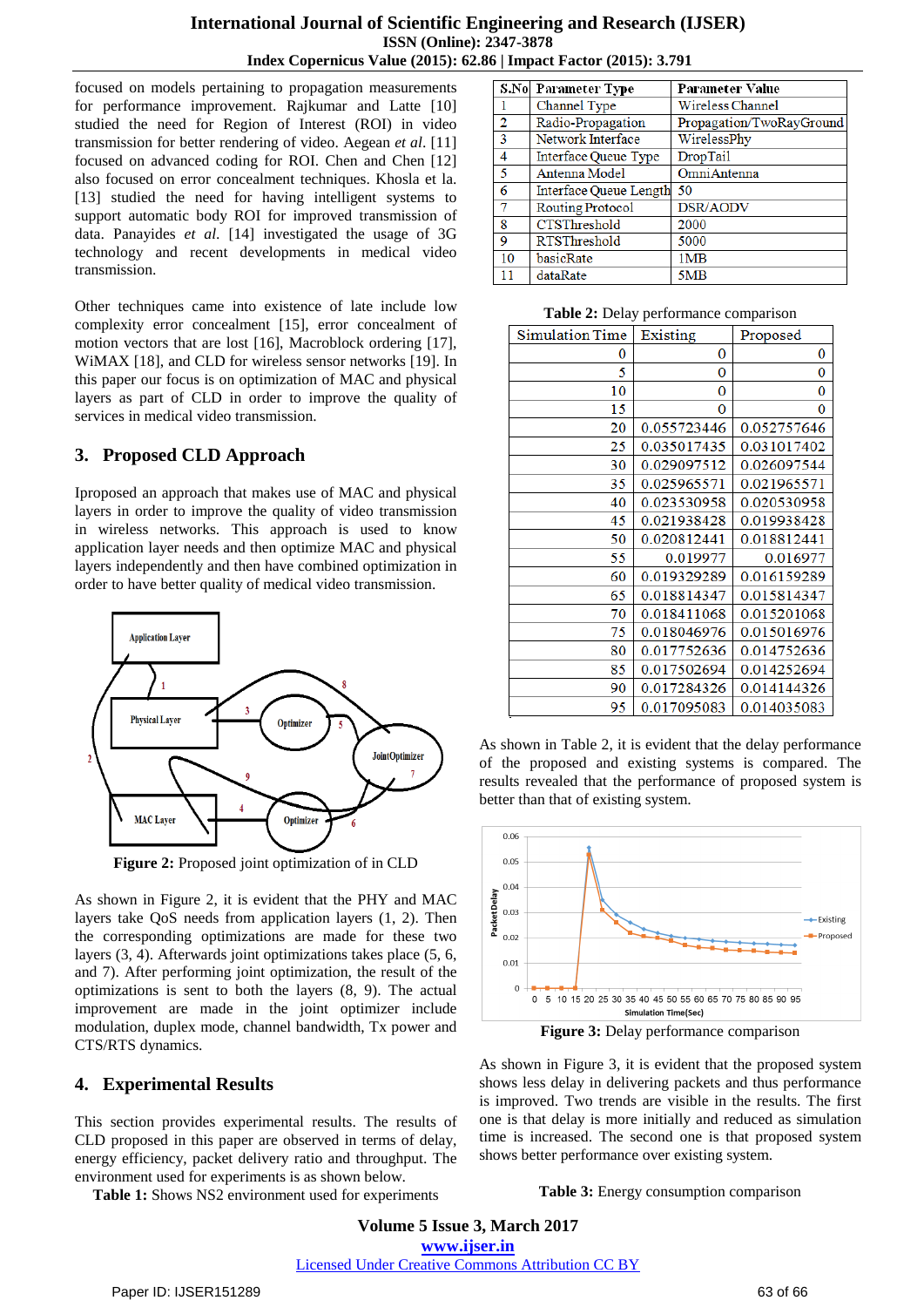| <b>Simulation Time</b> | Proposed | Existing |
|------------------------|----------|----------|
| 0                      | 90       | 80       |
| 5                      | 75.2     | 71.5     |
| 10                     | 73.3     | 69.3     |
| 15                     | 70.4     | 67.4     |
| 20                     | 66.42    | 60.24    |
| 25                     | 57.51    | 51.12    |
| 30                     | 45.53    | 39.59    |
| 35                     | 40.51    | 37.18    |
| 40                     | 35.55    | 30.58    |
| 45                     | 35.5     | 30.25    |
| 50                     | 35.42    | 30.18    |
| 55                     | 35.41    | 30.16    |
| 60                     | 26.4     | 21.24    |
| 65                     | 22.42    | 18.22    |
| 70                     | 21.41    | 17.24    |
| 75                     | 20.42    | 16.32    |
| 80                     | 20.48    | 13.21    |
| 85                     | 20.38    | 16.15    |
| 90                     | 20.32    | 16.13    |
| 95                     | 20.21    | 16.11    |

As shown in Table 3, it is evident that the energy consumption is observed for both existing and proposed systems.



**Figure 4:** Energy consumption performance comparison

As shown in Figure 4, it is clear that the energy consumption is increased as simulation time is increased. At the same time, the energy consumption of proposed system is less when compared with that of existing system in terms of residual energy.

| Table 4: PDR performance comparison |  |  |
|-------------------------------------|--|--|
|-------------------------------------|--|--|

| <b>Simulation Time</b> | Proposed                | Existing |  |
|------------------------|-------------------------|----------|--|
| 0                      | 0                       | 0        |  |
| 5                      | 0                       | 0        |  |
| 10                     | 0                       | 0        |  |
| 15                     | 0                       | 0        |  |
| 20                     | $\overline{2}$          | 1        |  |
| 25                     | $\overline{\mathbf{5}}$ | 3        |  |
| 30                     | 7                       | 5        |  |
| 35                     | 9                       | 7        |  |
| 40                     | 12                      | 9        |  |
| 45                     | 14                      | 12       |  |
| 50                     | 17                      | 14       |  |
| 55                     | 19                      | 17       |  |
| 60                     | 22                      | 19       |  |
| 65                     | 24                      | 22       |  |
| 70                     | 27                      | 24       |  |
| 75                     | 29                      | 27       |  |
| 80                     | 32                      | 29       |  |
| 85                     | 34                      | 32       |  |
| 90                     | 37                      | 34       |  |
| 95                     | 39                      | 37       |  |

As shown in Table 4, it is evident that performance of the existing and proposed systems is compared in terms of packet delivery ratio (PDR). The PDR of the proposed system is better than that of existing system.



**Figure 5:** Comparison of PDR

As shown in Figure 5, the simulation time and PDR are presented in horizontal and vertical axes respectively. The results revealed that the performance of the proposed system is better with respect to PDR. This trend is clear for all simulation timings presented.

#### **Table 5:** Throughput performance comparison

| <b>Simulation Time</b> | Proposed | Existing |
|------------------------|----------|----------|
| 0                      | 0        | 0        |
| 5                      | 0        | 0        |
| 10                     | 0        | 0        |
| 15                     | 0        | 0        |
| 20                     | 42560    | 39605    |
| 25                     | 42560    | 39605    |
| 30                     | 38304    | 36403    |
| 35                     | 38304    | 36403    |
| 40                     | 42560    | 39605    |
| 45                     | 42560    | 39605    |
| 50                     | 42560    | 39605    |
| 55                     | 42560    | 39605    |
| 60                     | 42560    | 39605    |
| 65                     | 42560    | 39605    |
| 70                     | 42560    | 39605    |
| 75                     | 42560    | 39605    |
| 80                     | 42560    | 39605    |
| 85                     | 42560    | 39605    |
| 90                     | 42560    | 39605    |
| 95                     | 42560    | 39605    |

As shown in Table 5, the results presented reveal that the throughput is presented in terms of number of bytes transferred. As simulation time is increased, the throughput value is increased. Another observation is that the throughput performance of the proposed system is better than that of existing system.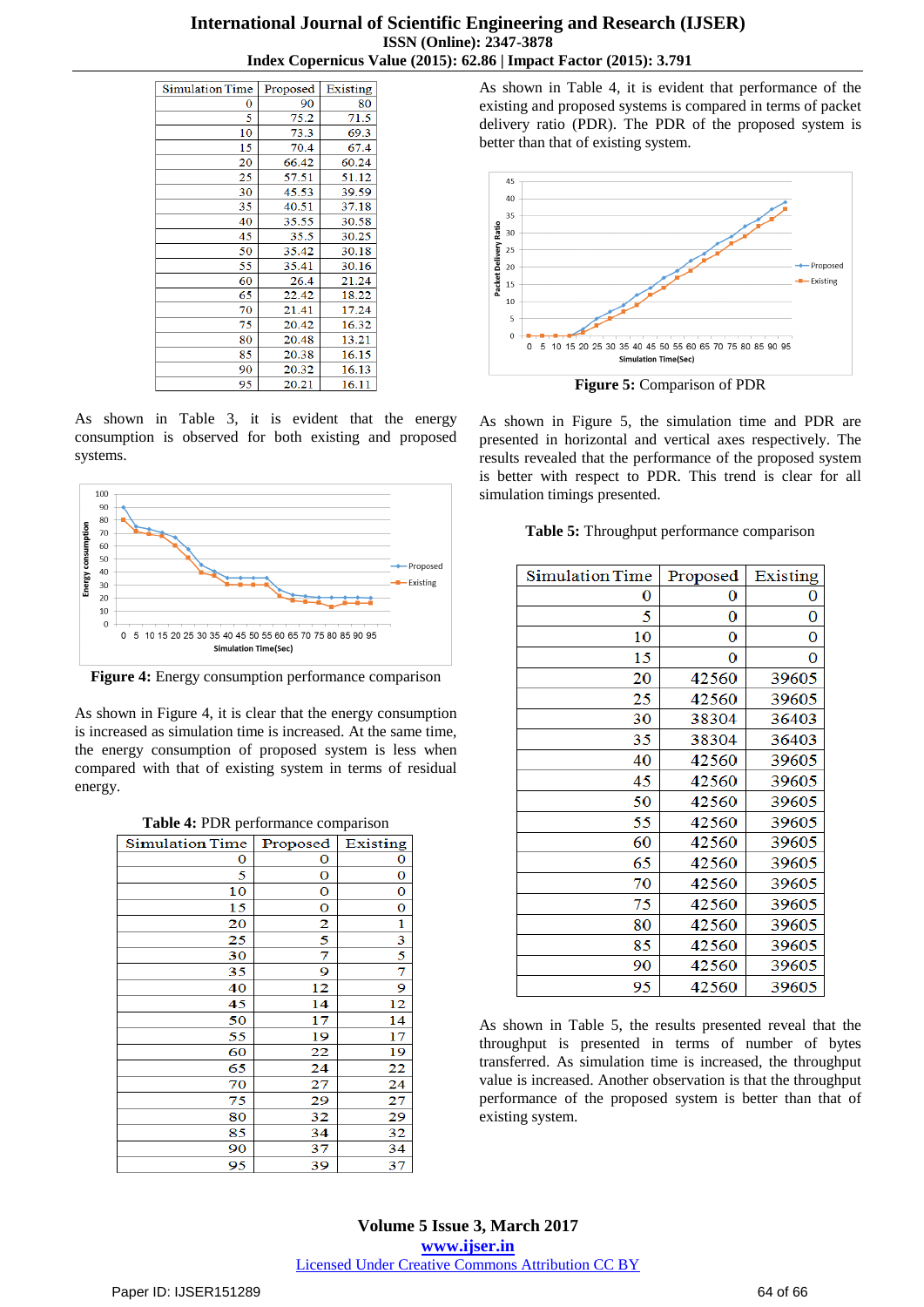

**Figure 6:** Throughput comparison between existing and proposed systems

As can be seen in Figure 6, it is evident that the throughput is increased as simulation is increased initially. Apart from this, the throughput performance of proposed system is better than that of existing system due to the cross layer design in wireless network.

## **5. Conclusions**

In this paper Iinvestigated cross layer design for improving multimedia transmissions over wireless networks. The wireless channels are error prone and there might be other issues like signal strength. Ihave taken healthcare domain case study where patients need real time services. Iproposed a cross layer design that can help improve quality of rendering multimedia objects through wireless networks. The rationale behind this is that healthcare domain has infrastructure that is linked with mobile devices and wearable devices of patients. When any patient gets health problem, the wearable devices can capture vital signs of patients and send a video to physician. Especially in case of ultrasound kind of things, doctor needs to view it with good quality. Then doctor can provide suggestions to have real time healthcare service. Iimplemented by considering the combination of physical layer and MAC layer. Iimplemented the solution and demonstrated it in the form of NS2 simulations. The results revealed that the proposed solution has improved performance over existing one.

# **6. Future Work**

In future Iwould like to investigate joint optimization of wireless networks with other layers of OSI reference model.

# **References**

- [1] T. Stockhammer, M. M. Hannuksela, and T. Wiegand, "H.264/AVC in wireless environments," *IEEE Trans. Circ. Syst. Video Tech.*, vol. 13, no. 7, pp. 657–673, Jul. 2003.
- [2] C. Christodoulou and E. Rajo-Iglesias, "A tutorial for emerging wireless medical video transmission systems," *IEEE Antennas Propag. Mag.*, vol. 53, no. 2, pp. 202– 213, Apr. 2011.
- [3] A. Panayides, M. S. Pattichis, C. S. Pattichis, C. P. Loizou, M. Pantziaris, and A. Pitsillides, "Robust and efficient ultrasound video coding in noisy channels using

H.264," in *Proc. IEEE Eng. Med. Biol. Soc.*, MN Sep., 2009, pp. 5143–5146.

- [4] H. R. Wu and K. R. Rao, *Digital Video Image Quality and Perceptual Coding*. New York: Taylor & Francis, 2006.
- [5] Q. Zhang and Y.-Q. Zhang, "Cross-layer design for QoS support in multihop wireless networks," in *Proc. IEEE*, Jan. 2008, vol. 96, no. 1, pp. 64–76.
- [6] Y. K. Wang, M. M. Hannuksela, V. Varsa, A. Hourunranta, and M. Gabbouj, "The error concealment feature in the H.26 L test model," in *Proc. Int. Conf. Image Process.*, Sep. 2002, pp. 729–732.
- [7] D. Agrafiotis, D. R. Bull, and N. Canagarajah, "Optimized temporal error concealment through performance evaluation of multiple concealment features," in *Proc. Int. Conf. Consum. Electron.*, Jan. 2006, pp. 211–212.
- [8] M. G. Martini, "Wireless broadband multimedia health services: Current status and emerging concepts," in *Proc. IEEE 19th Int. Symp. Pers., Indoor Mobile Radio Commun.*, Sep. 2008, pp. 1–6.
- [9] P. Micopolitidis, M. S. Obaidat, G. I. Papadimitriou, and A. S. Pomportisis, "Wireless communications principle and fundamentals," in *Wireless Networks*. U.K: Wiley, 2003, pp. 40–45.
- [10]T. M. P. Rajkumar and M. V. Latte, "ROI based encoding of medical images: An effective scheme using lifting wavelets and SPIHT for telemedicine," *Int. J. Comput. Theory Eng.*, vol. 3, no. 3, pp. 338–346, Jun. 2011.
- [11]C. Doukas and I. Maglogiannis, "Advanced ROI coding techniques for medical imaging," in *Handbook of Research on Advanced Techniques in Diagnostic Imaging and Biomedical Applications*. London, U.K: IGI Global, Apr. 2009.
- [12]T. P-C. Chen and T. Chen, "Second-generation error concealment for video transport over error prone channels," in *Proc. 2002 Int. Conf. Image Process.*, pp. 607–624.
- [13]T. D. Nguyen, S. H. Kim, and N. C. Kim, "An Automatic Body ROI Determination for 3D Visualization of a Fetal Ultrasound Volume," in *Lecture notes in Computer Science*. vol. 3682, New York: Springer, 2005.
- [14]A. Panayides, M. S. Pattichis, C. S. Pattichis, C. N. Schizas, A. Spanias, and E. Kyriacou, "An overview of recent end-to-end wireless medical video telemedicine systems using 3G," in *Proc. IEEE Eng. Med. Biol. Soc.*, Aug. 2010, pp. 1045–1048.
- [15] T. Thaipanich, P.-H. Wu, and C.-C. J. Kuo, "Lowcomplexity video error concealment for mobile applications using OBMA," *IEEE Trans. Consum. Electron.*, vol. 54, no. 2, pp. 753–761, May 2008.
- [16]M. J. Chen, L. G. Chen, and R. M. Weng, "Error concealment of lost motion vectors with overlapped motion compensation," *IEEE Trans. Circ. Syst. Video Tech.*, vol. 7, no. 3, pp. 560–563, Jun. 1997.
- [17]Y. Dhondt and P. Lambert, "Flexible macroblock ordering, an error resilience tool in H.264/AVC," presented at the Fifth FTW Ph.D. Symp., Faculty of Engineering, Ghent University, Ghent, Belgium, 2004, paper no. 106.

**Volume 5 Issue 3, March 2017 www.ijser.in**

#### Licensed Under Creative Commons Attribution CC BY